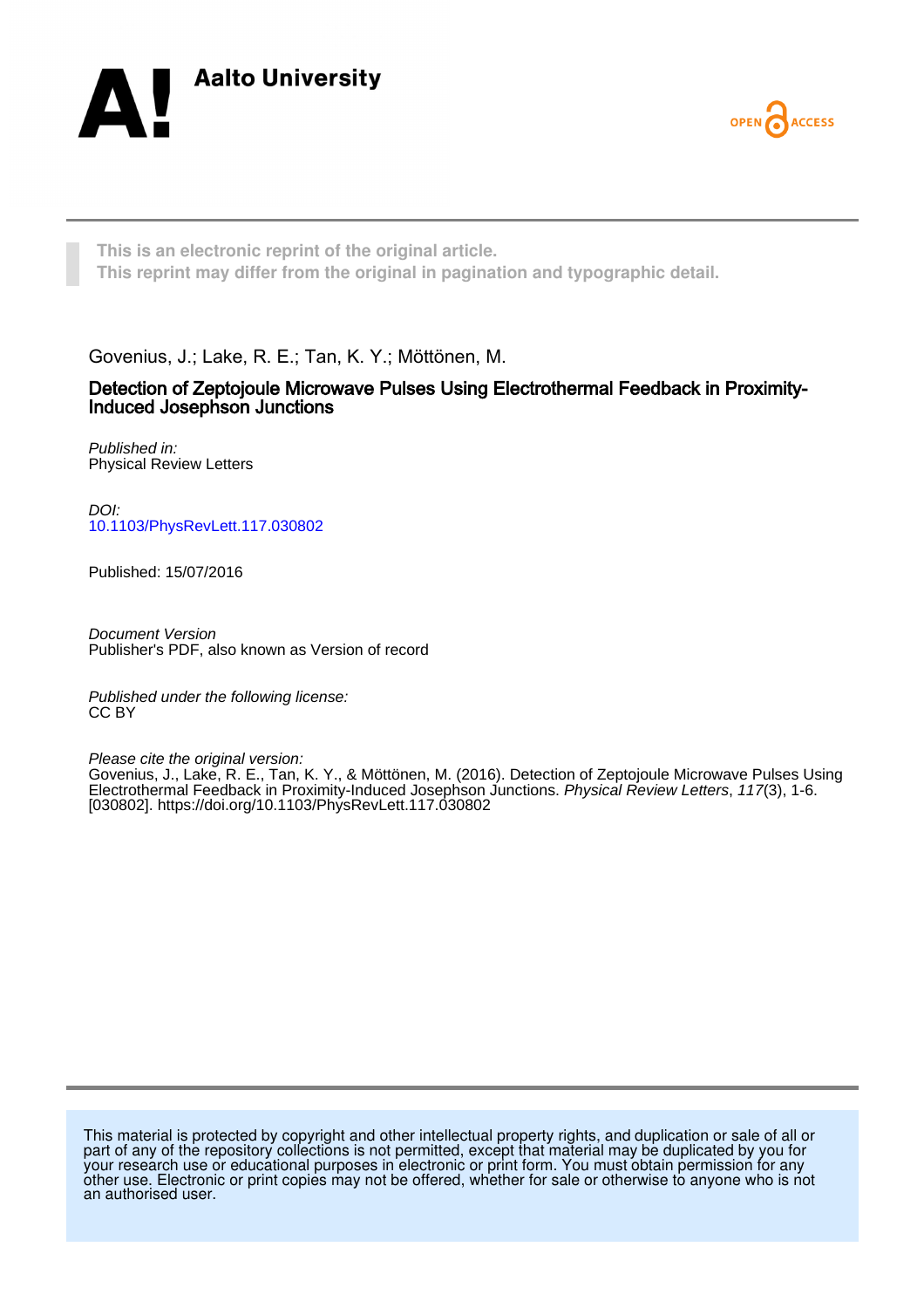## <span id="page-1-0"></span>Detection of Zeptojoule Microwave Pulses Using Electrothermal Feedback in Proximity-Induced Josephson Junctions

J. Govenius, R. E. Lake, K. Y. Tan, and M. Möttönen

QCD Labs, COMP Centre of Excellence, Department of Applied Physics, Aalto University,

P.O. Box 13500, FIN-00076 Aalto, Finland

(Received 22 December 2015; revised manuscript received 4 May 2016; published 15 July 2016)

We experimentally investigate and utilize electrothermal feedback in a microwave nanobolometer based on a normal-metal  $(Au_xPd_{1-x})$  nanowire with proximity-induced superconductivity. The feedback couples the temperature and the electrical degrees of freedom in the nanowire, which both absorbs the incoming microwave radiation, and transduces the temperature change into a radio-frequency electrical signal. We tune the feedback in situ and access both positive and negative feedback regimes with rich nonlinear dynamics. In particular, strong positive feedback leads to the emergence of two metastable electron temperature states in the millikelvin range. We use these states for efficient threshold detection of coherent 8.4 GHz microwave pulses containing approximately 200 photons on average, corresponding to  $1.1 \times 10^{-21}$  J ≈ 7.0 meV of energy.

DOI: [10.1103/PhysRevLett.117.030802](http://dx.doi.org/10.1103/PhysRevLett.117.030802)

Superconducting qubits coupled to microwave transmission lines have developed into a versatile platform for solid-state quantum optics experiments [\[1,2\]](#page-5-1), as well as a promising candidate for quantum computing [\[3,4\]](#page-5-2). However, compared to optical photodetectors [\[5](#page-5-3)–7], detectors for itinerant single-photon microwave pulses are still in their infancy. This prevents microwave implementations of optical protocols that require feedback conditioned on single-photon detection events. For example, linear optical quantum computing with single-photon pulses calls for such feedback [\[8\].](#page-5-4) Photodetection and feedback can also act as a quantum eraser [\[9\]](#page-5-5) of the phase information available in a coherent signal, as we recently discussed in Ref. [\[10\]](#page-5-6). Note that, given sufficient averaging, linear amplifiers can substitute for photodetectors in ensembleaveraged experiments [\[11,12\]](#page-5-7), but the uncertainty principle fundamentally limits the success probability in single-shot experiments.

We focus on thermal photodetectors, i.e., detectors that measure the temperature rise caused by absorbed photons. Thermal detectors have been developed for increasingly long wavelengths in the context of THz astronomy [\[13\]](#page-5-8), the record being the detection of single  $8 \mu m$  photons [\[14\]](#page-5-9). In the context of quantum thermodynamics [\[15\],](#page-5-10) thermal detectors have recently been proposed [\[16\]](#page-5-11) and developed [\[17](#page-5-12)–20] as monitorable heat baths.

The other main approach to detecting itinerant microwave photons is to use a qubit that is excited by an incoming photon and then measured [\[21](#page-5-13)–30]. Very recently, Ref. [\[29\]](#page-5-14) reported reaching an efficiency of 0.66 and a bandwidth of roughly 20 MHz using such an approach. Use of qubit-based single-photon transistors as photodetectors has also been proposed [\[31,32\]](#page-5-15). If the pulse is carefully shaped, it is also possible to efficiently absorb a photon into a resonator [33–[37\].](#page-5-16) There it could be detected with established techniques for intraresonator photon counting [\[38,39\].](#page-6-0)

The main advantage of thermal detectors is that they typically present a suitable real input impedance for absorbing photons efficiently over a wide bandwidth and a large dynamic range, in contrast to qubit-based detectors. However, a central problem in the thermal approach is the small temperature rise caused by individual microwave photons. The resulting transient temperature spike is easily overwhelmed by noise added in the readout stage. One potential solution is to use a bistable system as a threshold detector that maps a weak transient input pulse to a longlived metastable state of the detector. This is conceptually similar to, e.g., early experiments on superconducting qubits that used a current-biased superconducting quantum interference device (SQUID) [\[40\].](#page-6-1) Conditioned on the initial qubit state, the SQUID either remained in the superconducting state or switched to a long-lived nonzero voltage state.

In this Letter, we show that an electrothermal bistability emerges in the microwave nanobolometer we introduced in Ref. [\[41\]](#page-6-2) and that it enables high-fidelity threshold detection of 8.4 GHz microwave pulses containing only  $200 \times h \times 8.4 \text{ GHz} \approx 1.1 \text{ zJ}$  of energy. This threshold is more than an order of magnitude improvement over previous thermal detector results [\[14,42\].](#page-5-9) The bistability in our detector arises from the fact that the amount of power

Published by the American Physical Society under the terms of the [Creative Commons Attribution 3.0 License.](http://creativecommons.org/licenses/by/3.0/) Further distribution of this work must maintain attribution to the author(s) and the published article's title, journal citation, and DOI.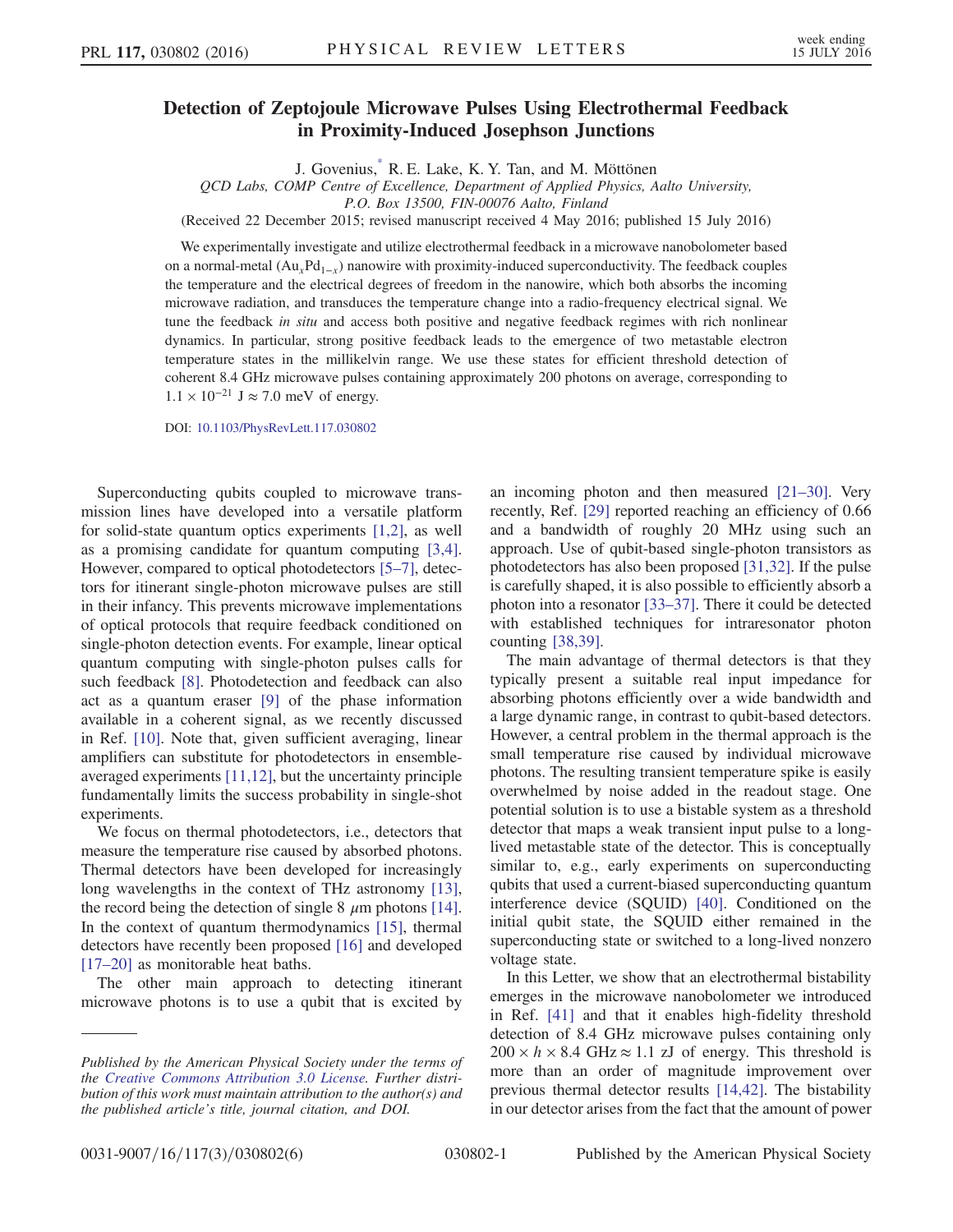<span id="page-2-0"></span>

FIG. 1. (a) Simplified diagram of the detector, including (b) a micrograph of the S-N-S junctions formed by a  $Au_xPd_{1-x}$ nanowire contacted by Al islands and leads  $(H, P, \text{ and } G)$ . Here,  $Z^{-1}$  is an admittance,  $T_e$  is the temperature of the electrons in the nanowire, and  $\Gamma$  is the probe signal reflection coefficient. The micrograph is from a device nominally identical to the measured one. (c) Reflected fraction of probe power versus probe frequency  $f_p$  for steady-state heating power  $P_h$  of 1.9, 66, and 290 aW. They are measured at low probe power  $P_p \ll P_h$ . The solid curves are fits to the circuit model with a small phenomenological correction term [\[50\].](#page-6-6) The heater input is bandpass filtered  $(8.41 \pm 0.02 \text{ GHz}).$ 

absorbed from the electrical probe signal used for readout depends on the measured electron temperature itself. Previously, such electrothermal feedback and the associated bifurcation has been studied in the context of kinetic inductance detectors [\[43](#page-6-3)–46]. Analogous thermal effects in optics are also known [\[47,48\].](#page-6-4) The main difference to our device is the relative strength of the electrothermal effect, which in our case leads to strongly nonlinear behavior at attowatt probe powers. Electrothermal feedback is also commonly used in transition edge sensors [\[13\],](#page-5-8) but typically the feedback is chosen to be negative because that suppresses Johnson noise and leads to fast self-resetting behavior [\[49\]](#page-6-5).

The central component of our detector (Fig. [1](#page-2-0)) is a metallic Au<sub>x</sub>Pd<sub>1−x</sub> nanowire ( $x \approx 0.6$ ) contacted by three Al leads  $(H, P, and G)$  and seven Al islands that are superconducting at millikelvin temperatures [\[50\]](#page-6-6). The longest superconductor–normal-metal–superconductor  $(S-N-S)$  junction (H-G) provides a resistive load (36 Ω) for the radiation to be detected [\[51\],](#page-6-7) while the shorter junctions (P-G) function as a proximity Josephson sensor [\[52,53\]](#page-6-8). That is, the shorter junctions provide a temperaturedependent inductance in an effective LC resonator used for readout. Because the inductance increases with electron temperature  $T_e$  in the nanowire, the resonance frequency shifts down as the heating power  $P_h$  increases. Therefore the detector transduces changes in  $P_h$  into changes in the reflection coefficient Γ [Fig. [1\(c\)\]](#page-2-0). For simplicity, we limit the bandwidth of the heater line using a Lorentzian bandpass filter, but replacing it with a wider band filter should be straightforward.

We first characterize the detector by measuring the  $P_h$ dependence of the admittance  $Z^{-1}$  between P and G. To do so, we fit the measured  $\Gamma$  to a circuit model in which we

<span id="page-2-1"></span>

FIG. 2. Linear ( $P_p \ll P_h$ ) response. (a) The effective inductance (circles) and resistance (squares) of the short S-N-S junctions as functions of external steady-state heating power  $P_h$ . The bath temperature  $T_h$  is 12 mK. The curves are phenomenological fits that allow mapping a measured reflection coefficient into an equivalent  $P_h$ . (b) The effective inductance (circles) and thermal relaxation time after a short (filled squares) or long (open squares) heating pulse. (c) Measured differential thermal conductance  $G$ , the expected electron-phonon contribution  $G_{e-p}$  (dashed line), and the quantum of thermal conductance  $G_Q$  (solid line).

parametrize  $Z^{-1}$  as  $R^{-1} + (i\omega L)^{-1}$ , where  $\omega/2\pi = f_p$  is the probe frequency. The circuit model shown in Fig.  $1(a)$ predicts  $\Gamma = (Z_L - Z_0)/(Z_L + Z_0)$ , where

$$
Z_L = (i\omega C_g)^{-1} + \{i\omega C_2 + [(i\omega C_1)^{-1} + Z(T_e)]^{-1}\}^{-1},
$$

 $Z_0 = 50 \Omega$ ,  $C_1 \approx 87 \text{ pF}$ ,  $C_2 \approx 70 \text{ pF}$ , and  $C_g \approx 1.5 \text{ pF}$ . This fits reasonably well to the linear response data shown in Fig. [1\(c\)](#page-2-0). However, in order to reproduce the asymmetry in the measured line shape, we add a small frequencydependent correction to the model [\[50\].](#page-6-6) Here, linear response refers to the use of a probe power  $P_p$  low enough to ignore both the electrical and electrothermal nonlinearities, i.e., the nonlinearity of the Josephson inductance as well as the variation of  $T_e$  as a function of the absorbed probe power  $(1 - |\Gamma|^2)P_p$ . We note that the uncertainty in  $P_p$ , is roughly 1 dB [50] and that dissination in the  $P_h$  is roughly 1 dB [\[50\],](#page-6-6) and that dissipation in the capacitors is negligible.

Figure  $2(a)$  shows the extracted linear response L and R for heating powers up to a femtowatt. Figure [2](#page-2-1) also shows the bath temperature dependence of  $L$ , the thermal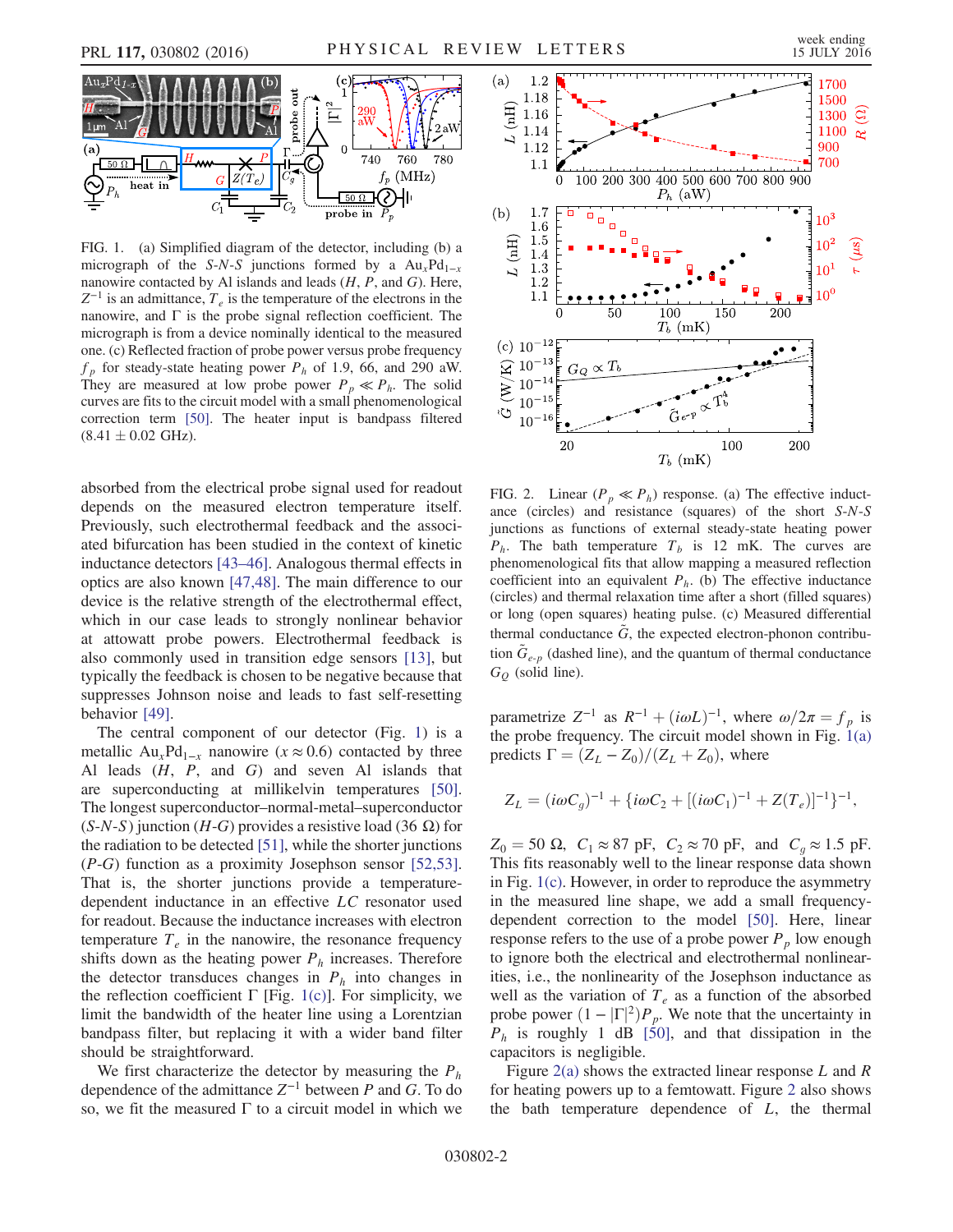relaxation time  $\tau$ , and the differential thermal conductance  $G = -\partial_{T_b}P_{e-b}(T_e, T_b)$  [\[50\]](#page-6-6). Here,  $P_{e-b}(T_e, T_b)$  is the heat flow between the electrons in the nanowire and the cryostat phonon bath at temperature  $T_b$ . The measured  $\tilde{G}$  is in rough agreement with the prediction for electron-phonon limited thermalization  $\tilde{G}_{e-p} = 5\Sigma V_0 T_b^4$ , where  $\Sigma \approx 3 \times 10^9 \,\mathrm{W/m^3 K^5}$ is a material parameter [\[54\]](#page-6-9) and  $V_0 \approx (240 \text{ nm})^3$  is the volume of the part of the nanowire not covered by Al. We can use these results to estimate  $C_e$  above 100 mK, where  $T_e \approx T_b$  and  $C_e \approx \tau \tilde{G} \approx \gamma V_0 T_b$ , with  $\gamma V_0 = 8$  aJ/K<sup>2</sup> [\[50\]](#page-6-6).

Below 100 mK, the relaxation toward the stationary state is faster after a short  $(1 \mu s)$  heating pulse than after a long  $(\gg \tau)$  heating pulse [\[50\]](#page-6-6). Therefore, the simplest thermal model of a single heat capacity  $C_e$  coupled directly to the bath is not accurate below 100 mK. Instead, the second time scale can be phenomenologically explained by an additional heat capacity  $C' \gg C_e$  coupled strongly to  $C_e$ but weakly to the bath, as compared to  $\tilde{G}$ . Since  $\tilde{G}$  falls far below the quantum of thermal conductance  $G<sub>Q</sub>$  $\pi^2 k_B^2 T_b/3h$  [\[55\]](#page-6-10) at low temperatures [Fig. [2\(c\)\]](#page-2-1), even weak residual electromagnetic coupling [\[56](#page-6-11)–58] between  $C_e$  and  $C'$  would suffice. However, we cannot uniquely determine the microscopic origin of  $C'$  or the coupling mechanism from the data. Also note that a similar second time scale was observed in Ref. [\[19\]](#page-5-17).

At high probe powers, the linear-response behavior studied above may be drastically modified by the absorbed probe power. Below we focus on the stationary  $T_e$ solutions, so we choose to neglect the transient heat flows to  $C'$  that give rise to the shorter time scale in Fig. [2\(b\)](#page-2-1). Similarly, we neglect the contribution of electrical transients to Γ, as they decay even faster (in  $\leq 100$  ns). Under these approximations,  $T_e$  is the only dynamic variable and evolves according to

<span id="page-3-0"></span>
$$
C_e(T_e)\dot{T}_e = -P_{e-b}(T_e, T_b) + P_x + P_h + (1 - |\Gamma(T_e, \omega)|^2)P_p,
$$
 (1)

where  $P_x$  accounts for the average heat load from uncontrolled sources.

Determining  $T_e$  from Eq. [\(1\)](#page-3-0) and the measured  $\Gamma$  would require additional assumptions about  $P_{e-b}$  and  $P_x$ , as they are not directly measurable. However, we avoid making such assumptions by instead analyzing the increase in the heat flow from the electrons to the thermal bath, as compared to the case  $P_h = P_p = 0$ . That is, instead of  $T_e$ , we analyze

$$
\Delta(T_e) = P_{e-b}(T_e, T_b) - P_x,\tag{2}
$$

<span id="page-3-1"></span>which is monotonic in  $T_e$ . Given this definition, we can rewrite Eq. [\(1\)](#page-3-0) as

$$
\tau(\Delta)\dot{\Delta} = -\Delta + P_h + (1 - |\Gamma(\Delta, \omega)|^2) P_p, \qquad (3)
$$

<span id="page-3-2"></span>

FIG. 3. (a) Bistable parameter regime, as indicated by a nonzero difference  $\Delta_h - \Delta_l$  in the power absorbed from the probe signal in high and low-temperature stationary states. (b) Numerically simulated values of the dimensionless susceptibility to external heating  $\chi$  in the single-valued regime. The bistable regime is indicated in white.

where  $\tau(\Delta) = C(\Delta)/\partial_{T_e} P_{e-b}(T_e(\Delta), T_b)$ . In contrast to the unknown parameters in Eq. [\(1\),](#page-3-0)  $\Gamma(\Delta, \omega)$  and  $\tau(\Delta)$ are directly measurable in linear response. Specifically, we can determine  $\Gamma(\Delta, \omega)$  from the data in Fig. [2\(a\)](#page-2-1) since  $\Delta = P_h$  when  $P_p$ ,  $\Delta \rightarrow 0$ . By inverting  $\Gamma(\Delta, \omega)$ , we can then extract  $Δ$  from the measured Γ. Also note that, since all parameters in Eq. [\(3\)](#page-3-1) are determined in linear response, no free parameters remain in the theoretical predictions for the nonlinear case discussed below.

The emergence of bistability is the most dramatic consequence of increasing the probe power. Experimentally, we map out the bistable parameter regime by measuring the difference  $\Delta_h - \Delta_l$  as a function of  $f_p$  and  $P_p$  [Fig. [3\(a\)](#page-3-2)]. Here,  $\Delta_h$  ( $\Delta_l$ ) corresponds to the ensemble-averaged  $\Delta$ measured 5 ms after preparing the system in a high- $\Delta$ (low- $\Delta$ ) initial state. We then identify the region of nonzero  $\Delta_h - \Delta_l$  as the regime where  $\Delta$  (and hence  $T_e$ ) is bistable. This method is approximate mainly because the lifetimes of the metastable states may be short compared to 5 ms.

Figure [3\(b\)](#page-3-2) shows the theoretical prediction for the bistable region in white. We generate it by numerically finding the stationary solutions of Eq. [\(3\),](#page-3-1) with  $\Gamma(\Delta, \omega)$ determined from the fits shown in Fig. [2\(a\)](#page-2-1) [\[50\].](#page-6-6) The qualitative features of the prediction agree well with the experimental results. Quantitatively, the measured bistable regime broadens in frequency faster than the predicted one. This discrepancy is most likely due to imperfect impedance matching of the probe line and the imperfect correspondence between bistability and  $\Delta_h - \Delta_l \neq 0$ .

The nonwhite areas in Fig. [3\(b\)](#page-3-2) show the prediction for the susceptibility of the stationary-state  $\Delta$  to external heating, i.e.,  $\chi = \partial \Delta / \partial P_h|_{\Delta=0}$ . It is a convenient dimen-<br>sionless way to quantify the importance of the electrothersionless way to quantify the importance of the electrothermal nonlinearity. Besides characterizing susceptibility to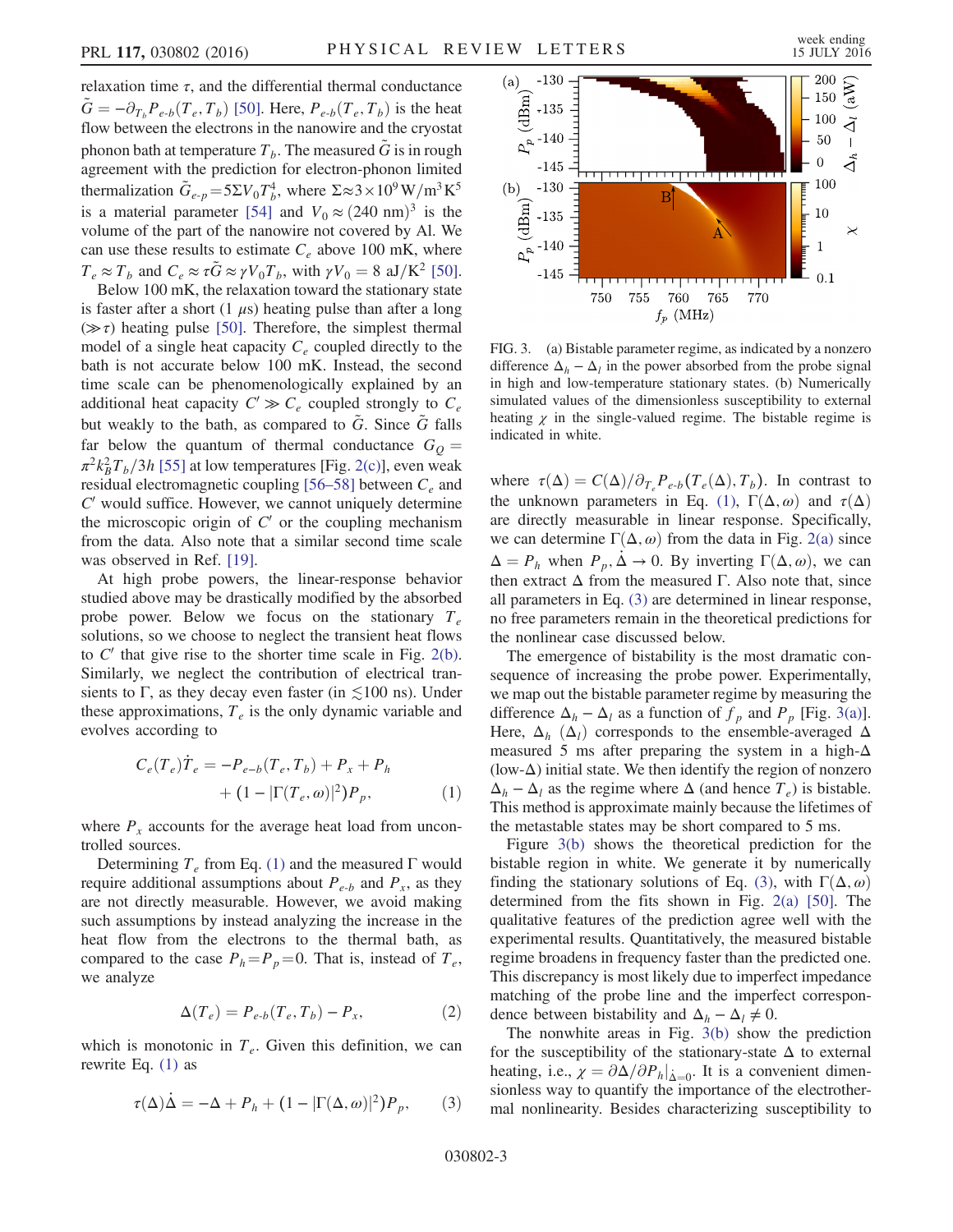heating,  $\chi$  also gives the ratio of the effective thermal time constant to its linear response value. Figure [3\(b\)](#page-3-2) shows that both positive ( $\chi \gg 1$ ) and negative ( $\chi \ll 1$ ) feedback regimes are accessible by simply choosing different values of  $f_p$  and  $P_p$ .

There are two distinct ways to operate the device as a detector in the nonlinear regime. Approaching the bistable regime along line A in Fig. [3,](#page-3-2) the system undergoes a pitchfork bifurcation preceded by a diverging  $\chi$ . Analogously to the linear amplification of coherent pulses by a Josephson parametric amplifier [\[59,60\],](#page-6-12) our device could in principle detect heat pulses in a continuous and energy-resolving manner in this regime preceding the bifurcation. However, the focus of this Letter is threshold detection, which uses the imperfect pitchfork bifurcation encountered along line  $B$  in Fig. [3](#page-3-2) and bears a closer resemblance to the Josephson bifurcation amplifier [\[61,62\]](#page-6-13).

In the threshold detection mode, we modulate the probe signal amplitude as shown in Fig. [4\(a\)](#page-4-0) while keeping the probe frequency fixed at  $f_p = 757$  MHz. The amplitude modulation pattern first initializes the system to a low- $\Delta$ state, then makes it sensitive to a transition to the high- $\Delta$ state for roughly  $t_s \approx 4.5 \mu s$  during which the heating pulse is sent, and finally keeps the system in a longlifetime part of the bistable regime for another 7 ms in order to time average the output signal. During the last stage  $P_p \approx -131$  dBm. This is similar to how Josephson bifurcation amplifiers operate [\[62\].](#page-6-14) Note, however, that the probe and heater signals do not interfere coherently due to the transduction through electron temperature. That is, at heater frequencies well above  $\tau^{-1}$ , the output signal is independent of the phase of the heater signal.

The histograms in Figs.  $4(b)$  and  $4(c)$  show that the detector switches reliably to the high-temperature state with a heating pulse energy  $E_{\text{pulse}} \gtrsim 1$  zJ, while it typically remains in the low-temperature state if no heating is applied. The histograms are plotted against  $s = \text{Re}[e^{1.482\pi i} \int_{0.8 \text{ ms}}^{6.4 \text{ ms}} dt \Gamma(t)/(5.6 \text{ ms})],$  i.e., a projection<br>of the time-averaged reflection coefficient. Few switching of the time-averaged reflection coefficient. Few switching events occur during the averaging time, as indicated by the scarcity of points between the two main peaks in the probability density  $P(s)$ . Instead, the errors arise from spurious early switching events and events where the detector does not switch despite a heating pulse. In particular, for a heat pulse of approximately 200 photons, the readout fidelity is  $F =$ 0.56 [Fig. [4\(b\)\]](#page-4-0). Here,  $F=1-P(s>-0.25|noheat pulse) P(s \leq -0.25$ |heatpulse). For a heat pulse of 530 photons,  $F = 0.94$  [Fig. [4\(c\)\]](#page-4-0). For 330 photons,  $F = 0.75$  [\[50\].](#page-6-6)

The observed pulse energy dependence of  $F$  is in agreement with the errors arising mainly from Gaussian fluctuations in the energy of the nanowire electrons. Such fluctuations limit F to  $\bar{F} = \text{erf}(2^{-3/2}E_{\text{pulse}}/\Delta E_{\text{rms}})$ , even for ideal instantaneous threshold detection. For rms fluctuations  $\Delta E_{\rm rms} = 0.7$  zJ,  $\bar{F}$  agrees well with the above mentioned values of F. This phenomenological  $\Delta E_{\text{rms}}$ 

<span id="page-4-0"></span>

FIG. 4. (a) Amplitude modulation (AM) of the probe pulse used for detecting weak 1  $\mu$ s heating pulses (also shown). The carrier frequencies are 757 MHz and 8.4 GHz for the probe and heating pulses, respectively. (b) Normalized histograms of the single-shot measurement outcome s with a heating pulse energy of zero or  $200 \times h \times 8.4 \text{ GHz} \approx 1.1 \text{ zJ}$ . The pulses for the two histograms were interleaved in time. (c) Same as (b) but for 3.0 zJ and  $t_s = 2.5 \mu s$ .

should be compared to the thermodynamic fluctuations  $\Delta E'_{\text{rms}} = \sqrt{k_B T_e^2 C_e}$  in the absence of electrothermal feed-<br>hack [63] For  $T = 50$  mK, we estimate  $C \approx 400$  zJ/K back [\[63\].](#page-6-15) For  $T_e = 50$  mK, we estimate  $C_e \approx 400$  zJ/K, leading to  $\Delta E_{\rm rms} \approx 0.12$  zJ  $\approx C_e \times 0.29$  mK. This suggests that the thermodynamic fluctuations are a significant, even if not the dominant, fidelity-limiting factor. Note that, although the feedback during the pulse sequence in Fig. [4\(a\)](#page-4-0) is strong and positive, all signals are kept off for at least 400 ms before each probe pulse. Therefore, the fluctuations just before the brief period relevant for switching ( $t_s \ll \tau$ ) are not affected by the electrothermal feedback.

In conclusion, we have experimentally investigated the electrothermal feedback effect in a microwave photodetector. The results are in agreement with a simple model which we used to highlight that both strong positive and strong negative feedback is available by adjusting the probe power and frequency. We demonstrated that bistability emerges in the limit of extreme positive feedback and that it can be used for efficient threshold detection of weak microwave pulses at the zeptojoule level. This is more than an order of magnitude improvement over previous thermal detector results, and therefore an important step toward thermal detection of individual itinerant microwave photons. To reach the single-photon level, we should further reduce the nanowire volume and possibly replace  $Au_xPd_{1-x}$  by a material with lower specific heat. This would reduce the time constant as well as the thermodynamic energy fluctuations, which contribute significantly to the achieved fidelities according to our estimate. Furthermore, there seems to be room for technical improvement in shielding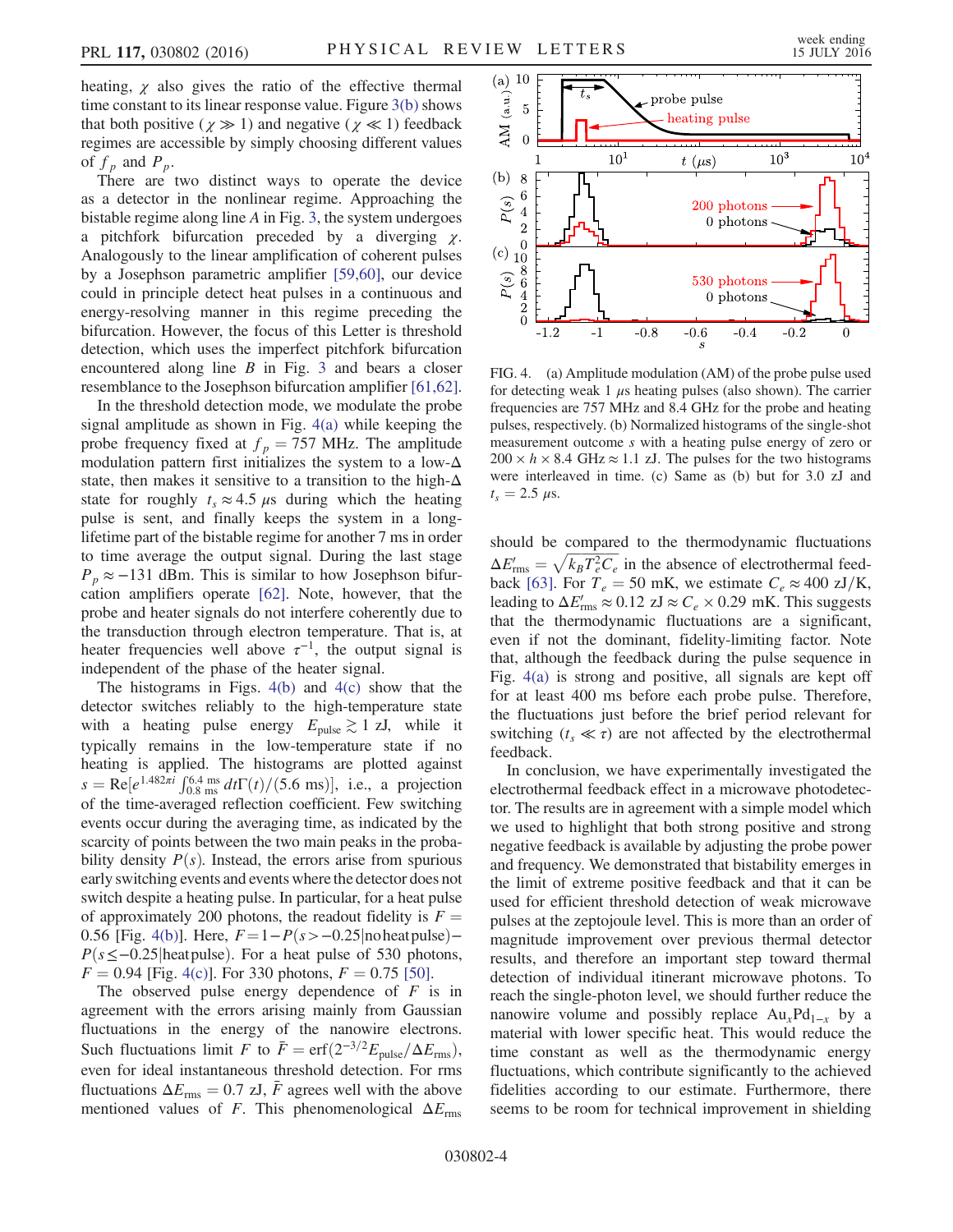and filtering, which would bring the observed  $\Delta E_{\rm rms}$  closer to the thermodynamic fluctuations and would, most likely, lead to a lower electron temperature. Finally, a state-of-theart amplifier [\[64](#page-6-16)–66] on the probe output should reduce the required averaging time by at least two orders of magnitude [\[50\].](#page-6-6)

We thank Leif Grönberg for depositing the Nb used in this work, Ari-Pekka Soikkeli for discussion on modeling the bistability, and Matti Partanen for technical assistance. We also acknowledge the financial support from the Emil Aaltonen Foundation, the European Research Council under Grant No. 278117 ("SINGLEOUT"), the Academy of Finland under Grants No. 265675, No. 251748, No. 284621, No. 135794, No. 272806, No. 286215, and No. 276528, and the European Metrology Research Programme ("EXL03 MICROPHOTON"). The EMRP is jointly funded by the EMRP participating countries within EURAMET and the European Union. In addition, we acknowledge the provision of facilities by Aalto University at OtaNano–Micronova Nanofabrication Centre.

<span id="page-5-0"></span>[\\*](#page-1-0) joonas.govenius@aalto.fi

- <span id="page-5-1"></span>[1] A. Blais, R.-S. Huang, A. Wallraff, S. M. Girvin, and R. J. Schoelkopf, Phys. Rev. A 69[, 062320 \(2004\)](http://dx.doi.org/10.1103/PhysRevA.69.062320).
- [2] A. Wallraff, D. I. Schuster, A. Blais, L. Frunzio, R.-S. Huang, J. Majer, S. Kumar, S. M. Girvin, and R. J. Schoelkopf, [Nature \(London\)](http://dx.doi.org/10.1038/nature02851) 431, 162 (2004).
- <span id="page-5-2"></span>[3] M. H. Devoret and R. J. Schoelkopf, [Science](http://dx.doi.org/10.1126/science.1231930) 339, 1169 [\(2013\).](http://dx.doi.org/10.1126/science.1231930)
- [4] J. Kelly, R. Barends, A. G. Fowler, A. Megrant, E. Jeffrey, T. C. White, D. Sank, J. Y. Mutus, B. Campbell, Y. Chen, Z. Chen, B. Chiaro, A. Dunsworth, I. C. Hoi, C. Neill, P. J. J. O'Malley, C. Quintana, P. Roushan, A. Vainsencher, J. Wenner, A. N. Cleland, and J. M. Martinis, [Nature](http://dx.doi.org/10.1038/nature14270) (London) 519[, 66 \(2015\).](http://dx.doi.org/10.1038/nature14270)
- <span id="page-5-3"></span>[5] A. E. Lita, A. J. Miller, and S. W. Nam, [Opt. Express](http://dx.doi.org/10.1364/OE.16.003032) 16, [3032 \(2008\)](http://dx.doi.org/10.1364/OE.16.003032).
- [6] F. Marsili, V. B. Verma, J. A. Stern, S. Harrington, A. E. Lita, T. Gerrits, I. Vayshenker, B. Baek, M. D. Shaw, R. P. Mirin, and S. W. Nam, [Nat. Photonics](http://dx.doi.org/10.1038/nphoton.2013.13) 7, 210 (2013).
- <span id="page-5-4"></span>[7] M. D. Eisaman, J. Fan, A. Migdall, and S. V. Polyakov, [Rev.](http://dx.doi.org/10.1063/1.3610677) Sci. Instrum. 82[, 071101 \(2011\).](http://dx.doi.org/10.1063/1.3610677)
- <span id="page-5-5"></span>[8] P. Kok, K. Nemoto, T. C. Ralph, J. P. Dowling, and G. J. Milburn, [Rev. Mod. Phys.](http://dx.doi.org/10.1103/RevModPhys.79.135) 79, 135 (2007).
- [9] M. Hillery and M.O. Scully, in *Quantum Optics*, Experimental Gravity, and Measurement Theory, NATO Advanced Science Institutes Series Vol. 94, edited by P. Meystre and M. O. Scully (Plenum Press, New York, 1983) pp. 65–85.
- <span id="page-5-7"></span><span id="page-5-6"></span>[10] J. Govenius, Y. Matsuzaki, I. G. Savenko, and M. Möttönen, Phys. Rev. A 92[, 042305 \(2015\)](http://dx.doi.org/10.1103/PhysRevA.92.042305).
- [11] M. P. da Silva, D. Bozyigit, A. Wallraff, and A. Blais, Phys. Rev. A 82[, 043804 \(2010\)](http://dx.doi.org/10.1103/PhysRevA.82.043804).
- [12] D. Bozyigit, C. Lang, L. Steffen, J. M. Fink, C. Eichler, M. Baur, R. Bianchetti, P. J. Leek, S. Filipp, M. P. da Silva, A. Blais, and A. Wallraff, Nat. Phys. 7[, 154 \(2011\).](http://dx.doi.org/10.1038/nphys1845)
- <span id="page-5-8"></span>[13] B. S. Karasik, A. V. Sergeev, and D. E. Prober, [IEEE Trans.](http://dx.doi.org/10.1109/TTHZ.2011.2159560) [Terahertz Sci. Technol.](http://dx.doi.org/10.1109/TTHZ.2011.2159560) 1, 97 (2011).
- <span id="page-5-9"></span>[14] B. S. Karasik, S. V. Pereverzev, A. Soibel, D. F. Santavicca, D. E. Prober, D. Olaya, and M. E. Gershenson, [Appl. Phys.](http://dx.doi.org/10.1063/1.4739839) Lett. 101[, 052601 \(2012\)](http://dx.doi.org/10.1063/1.4739839).
- <span id="page-5-11"></span><span id="page-5-10"></span>[15] J. P. Pekola, Nat. Phys. **11**[, 118 \(2015\)](http://dx.doi.org/10.1038/nphys3169).
- [16] J. P. Pekola, P. Solinas, A. Shnirman, and D. V. Averin, New J. Phys. 15[, 115006 \(2013\)](http://dx.doi.org/10.1088/1367-2630/15/11/115006).
- <span id="page-5-12"></span>[17] D. R. Schmidt, C. S. Yung, and A. N. Cleland, [Appl. Phys.](http://dx.doi.org/10.1063/1.1597983) Lett. 83[, 1002 \(2003\)](http://dx.doi.org/10.1063/1.1597983).
- [18] D. R. Schmidt, K. W. Lehnert, A. M. Clark, W. D. Duncan, K. D. Irwin, N. Miller, and J. N. Ullom, [Appl. Phys. Lett.](http://dx.doi.org/10.1063/1.1855411) 86[, 053505 \(2005\).](http://dx.doi.org/10.1063/1.1855411)
- <span id="page-5-17"></span>[19] S. Gasparinetti, K. L. Viisanen, O.-P. Saira, T. Faivre, M. Arzeo, M. Meschke, and J. P. Pekola, [Phys. Rev. Applied](http://dx.doi.org/10.1103/PhysRevApplied.3.014007) 3, [014007 \(2015\).](http://dx.doi.org/10.1103/PhysRevApplied.3.014007)
- [20] O. P. Saira, M. Zgirski, K. L. Viisanen, D. S. Golubev, and J. P. Pekola, [arXiv:1604.05089.](http://arXiv.org/abs/1604.05089)
- <span id="page-5-13"></span>[21] G. Romero, J. J. García-Ripoll, and E. Solano, [Phys. Rev.](http://dx.doi.org/10.1103/PhysRevLett.102.173602) Lett. **102**[, 173602 \(2009\)](http://dx.doi.org/10.1103/PhysRevLett.102.173602).
- [22] Y.-F. Chen, D. Hover, S. Sendelbach, L. Maurer, S. T. Merkel, E. J. Pritchett, F. K. Wilhelm, and R. McDermott, Phys. Rev. Lett. 107[, 217401 \(2011\).](http://dx.doi.org/10.1103/PhysRevLett.107.217401)
- [23] B. Peropadre, G. Romero, G. Johansson, C. M. Wilson, E. Solano, and J. J. García-Ripoll, [Phys. Rev. A](http://dx.doi.org/10.1103/PhysRevA.84.063834) 84, 063834 [\(2011\).](http://dx.doi.org/10.1103/PhysRevA.84.063834)
- [24] B. Fan, A. F. Kockum, J. Combes, G. Johansson, I.-C. Hoi, C. M. Wilson, P. Delsing, G. J. Milburn, and T. M. Stace, Phys. Rev. Lett. 110[, 053601 \(2013\).](http://dx.doi.org/10.1103/PhysRevLett.110.053601)
- [25] I.-C. Hoi, A. F. Kockum, T. Palomaki, T. M. Stace, B. Fan, L. Tornberg, S. R. Sathyamoorthy, G. Johansson, P. Delsing, and C. M. Wilson, Phys. Rev. Lett. 111[, 053601 \(2013\)](http://dx.doi.org/10.1103/PhysRevLett.111.053601).
- [26] S. R. Sathyamoorthy, L. Tornberg, A. F. Kockum, B. Q. Baragiola, J. Combes, C. M. Wilson, T. M. Stace, and G. Johansson, Phys. Rev. Lett. 112[, 093601 \(2014\)](http://dx.doi.org/10.1103/PhysRevLett.112.093601).
- [27] B. Fan, G. Johansson, J. Combes, G. J. Milburn, and T. M. Stace, Phys. Rev. B 90[, 035132 \(2014\).](http://dx.doi.org/10.1103/PhysRevB.90.035132)
- [28] K. Koshino, K. Inomata, Z. Lin, Y. Nakamura, and T. Yamamoto, Phys. Rev. A 91[, 043805 \(2015\)](http://dx.doi.org/10.1103/PhysRevA.91.043805).
- <span id="page-5-14"></span>[29] K. Inomata, Z. Lin, K. Koshino, W. D. Oliver, J.-S. Tsai, T. Yamamoto, and Y. Nakamura, [arXiv:1601.05513.](http://arXiv.org/abs/1601.05513)
- [30] A. Narla, S. Shankar, M. Hatridge, Z. Leghtas, K. M. Sliwa, E. Zalys-Geller, S. O. Mundhada, W. Pfaff, L. Frunzio, R. J. Schoelkopf, and M. H. Devoret, [arXiv:1603.03742.](http://arXiv.org/abs/1603.03742)
- <span id="page-5-15"></span>[31] L. Neumeier, M. Leib, and M. J. Hartmann, [Phys. Rev. Lett.](http://dx.doi.org/10.1103/PhysRevLett.111.063601) 111[, 063601 \(2013\).](http://dx.doi.org/10.1103/PhysRevLett.111.063601)
- <span id="page-5-16"></span>[32] M. T. Manzoni, F. Reiter, J. M. Taylor, and A. S. Sørensen, Phys. Rev. B 89[, 180502 \(2014\).](http://dx.doi.org/10.1103/PhysRevB.89.180502)
- [33] J. I. Cirac, P. Zoller, H. J. Kimble, and H. Mabuchi, [Phys.](http://dx.doi.org/10.1103/PhysRevLett.78.3221) Rev. Lett. 78[, 3221 \(1997\)](http://dx.doi.org/10.1103/PhysRevLett.78.3221).
- [34] Y. Yin, Y. Chen, D. Sank, P. J. J. O'Malley, T. C. White, R. Barends, J. Kelly, E. Lucero, M. Mariantoni, A. Megrant, C. Neill, A. Vainsencher, J. Wenner, A. N. Korotkov, A. N. Cleland, and J. M. Martinis, [Phys. Rev. Lett.](http://dx.doi.org/10.1103/PhysRevLett.110.107001) 110, 107001 [\(2013\).](http://dx.doi.org/10.1103/PhysRevLett.110.107001)
- [35] S. J. Srinivasan, N. M. Sundaresan, D. Sadri, Y. Liu, J. M. Gambetta, T. Yu, S. M. Girvin, and A. A. Houck, [Phys. Rev.](http://dx.doi.org/10.1103/PhysRevA.89.033857) A 89[, 033857 \(2014\)](http://dx.doi.org/10.1103/PhysRevA.89.033857).
- [36] J. Wenner, Y. Yin, Y. Chen, R. Barends, B. Chiaro, E. Jeffrey, J. Kelly, A. Megrant, J. Y. Mutus, C. Neill,